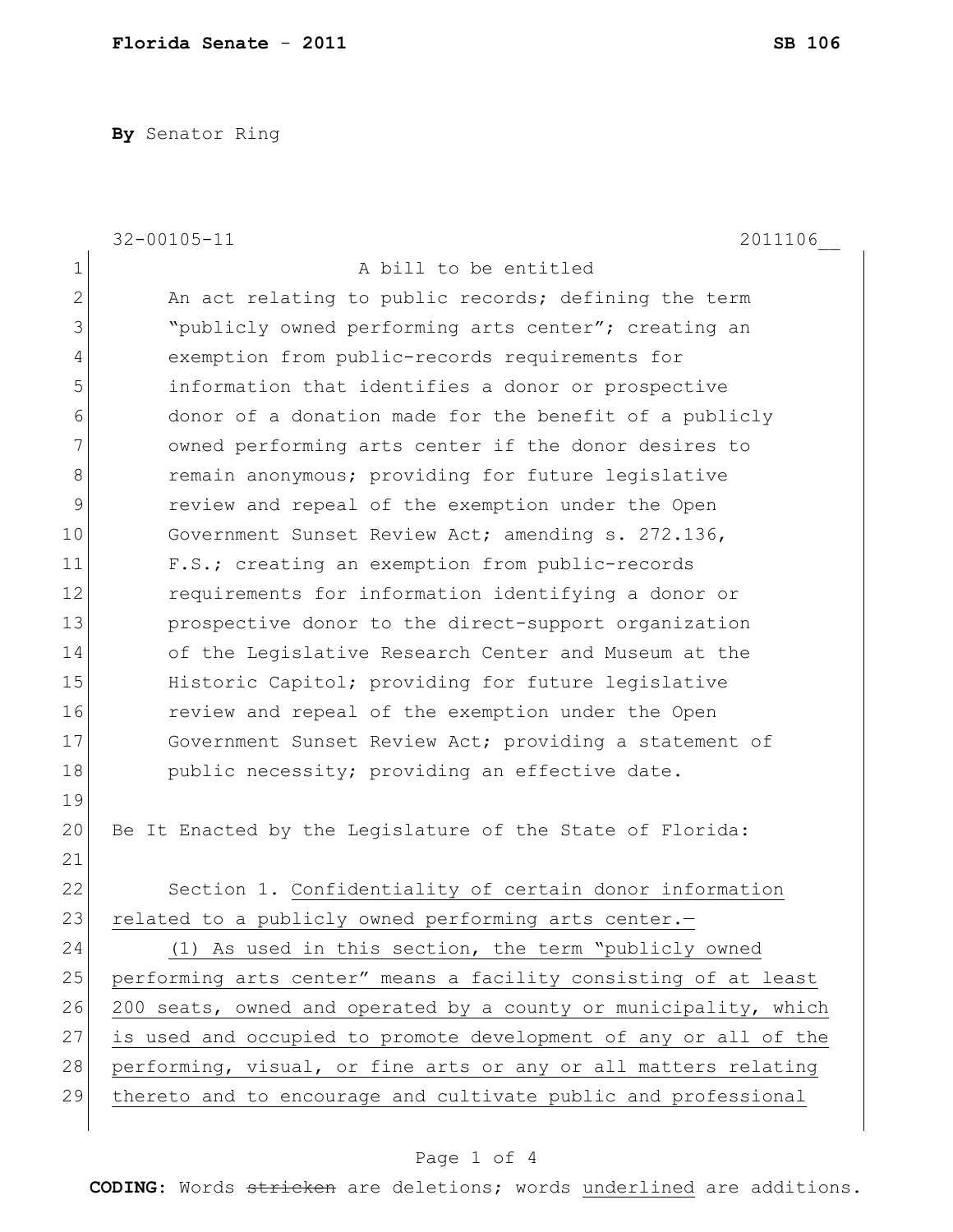32-00105-11 2011106\_\_ 30 knowledge and appreciation of the arts. 31 (2) If a donor or prospective donor of a donation made for 32 the benefit of a publicly owned performing arts center desires 33 to remain anonymous, information that would identify the name, 34 address, or telephone number of that donor or prospective donor 35 is confidential and exempt from s. 119.07(1), Florida Statutes, 36 and s. 24(a), Article I of the State Constitution. 37 (3) This section is subject to the Open Government Sunset 38 Review Act in accordance with s. 119.15, Florida Statutes, and 39 shall stand repealed on October 2, 2016, unless reviewed and 40 saved from repeal through reenactment by the Legislature. 41 Section 2. Subsection (7) is added to section 272.136, 42 Florida Statutes, to read: 43 272.136 Direct-support organization.—The Legislative 44 Research Center and Museum at the Historic Capitol and the 45 Capitol Curator may establish a direct-support organization to 46 provide assistance and promotional support through fundraising 47 for the Florida Historic Capitol and the Legislative Research 48 Center and Museum, including, but not limited to, their 49 educational programs and initiatives. 50 (7)(a) The identity of a donor or prospective donor to the 51 direct-support organization who desires to remain anonymous and 52 all information identifying such donor or prospective donor is 53 confidential and exempt from s.  $119.07(1)$  and s.  $24(a)$ , Art. I 54 of the State Constitution. Such anonymity shall be maintained in 55 any auditor's report created pursuant to the annual financial 56 audits required under subsection (5).

57 (b) This subsection is subject to the Open Government 58 Sunset Review Act in accordance with s. 119.15 and shall stand

## Page 2 of 4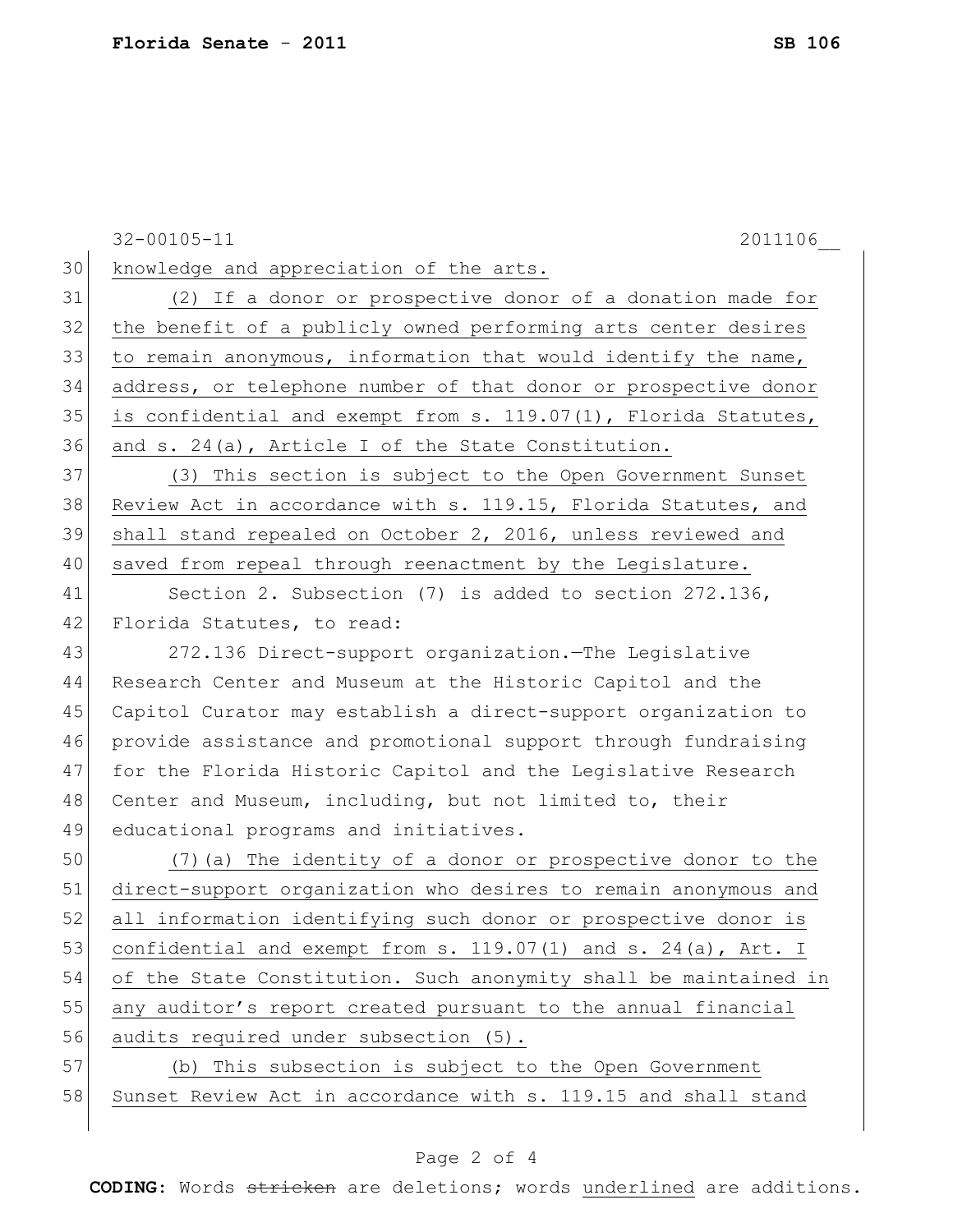32-00105-11 2011106\_\_ 59 repealed on October 2, 2016, unless reviewed and saved from 60 repeal through reenactment by the Legislature. 61 Section 3. The Legislature finds that it is a public 62 necessity that information that would identify the name, 63 address, or telephone number of a donor or prospective donor of 64 a donation made for the benefit of a publicly owned performing 65 arts center be made confidential and exempt from public-records 66 requirements if such donor or prospective donor desires to 67 remain anonymous. The Legislature further finds that it is a 68 public necessity that information identifying a donor or 69 prospective donor to the direct-support organization for the 70 Florida Historic Capitol and the Legislative Research Center and 71 Museum be made confidential and exempt from public-records 72 requirements if such donor or prospective donor desires to 73 remain anonymous. In order to encourage private support for 74 publicly owned performing arts centers and the direct-support 75 organization, it is a public necessity to promote the giving of 76 gifts to, and the raising of private funds for, the acquisition, 77 renovation, rehabilitation, and operation of publicly owned 78 performing arts centers and the programming and preservation of 79 the Florida Historic Capitol and the Legislative Research Center 80 and Museum. An essential element of an effective plan for 81 promoting the giving of private gifts and the raising of private 82 funds is the need to protect the identity of prospective and 83 actual donors who desire to remain anonymous. If the identity of 84 prospective and actual donors who desire to remain anonymous is 85 subject to disclosure, there is a chilling effect on donations 86 because donors are concerned about disclosure of personal 87 information leading to theft and, in particular, identity theft,